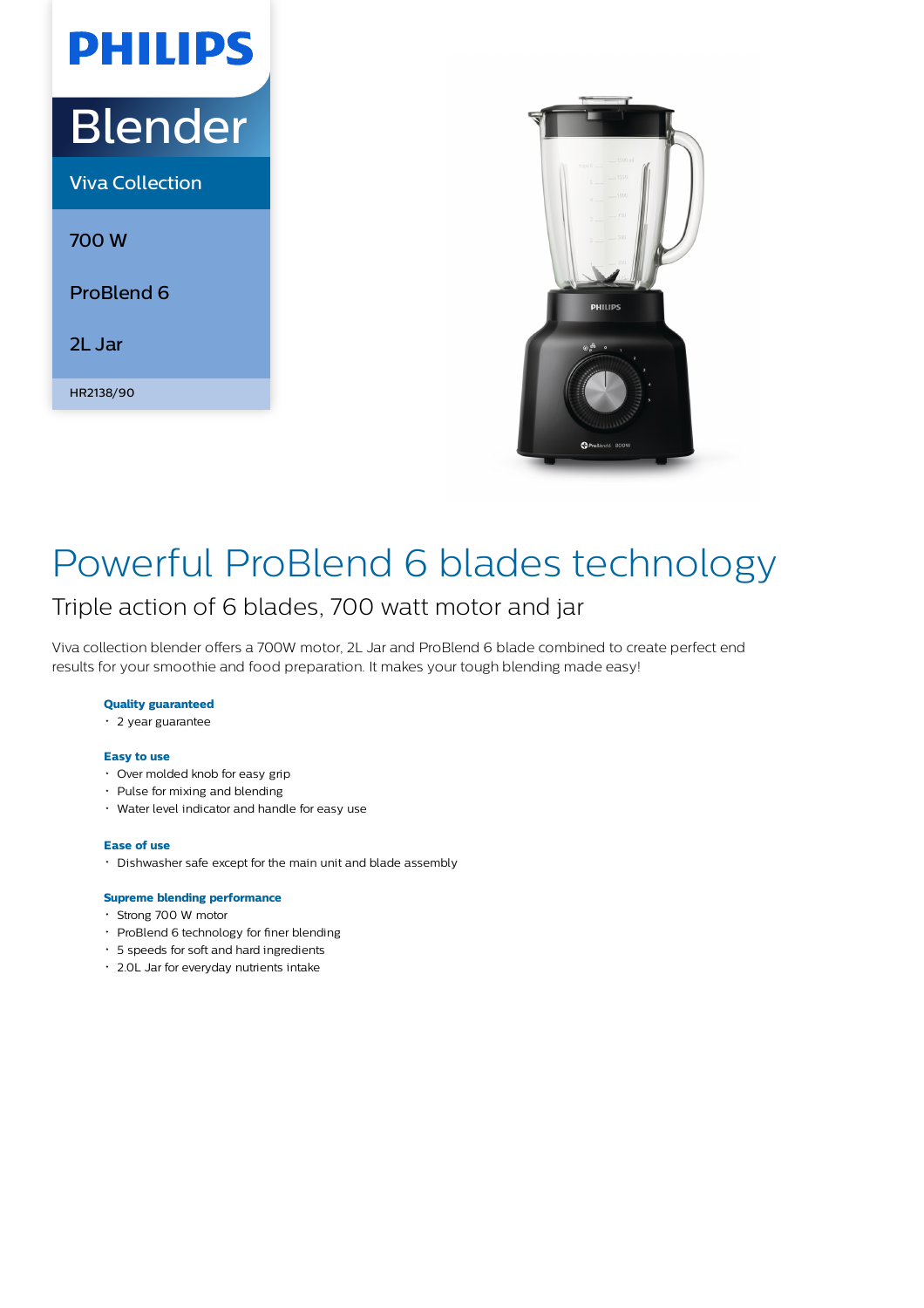## **Highlights**

#### **700 W motor**



Strong 700W motor for blending and mixing easily

#### **ProBlend 6 technology**



ProBlend 6 technology for effective blending and mixing

#### **5 Speeds**

Blend at 5 different speeds and to different digrees with a choice of setting.

#### **Pulse for mixing and blending**



You can use "Pulse" mode to control blending degree and time conveniently.

#### **Over molded knob**



Over molded knob for easy grip and better speed control.

#### **Water level indicator**



Water level indicator and handle for easy use and pouring.

#### **Dishwasher safe**



All parts are dishwasher safe, except for the main unit and blade assembly.

#### **2 year guarantee**



With 2 years world-wide warrantee.

**2.0L Jar**



2.0L Jar for everyday nutrients intake